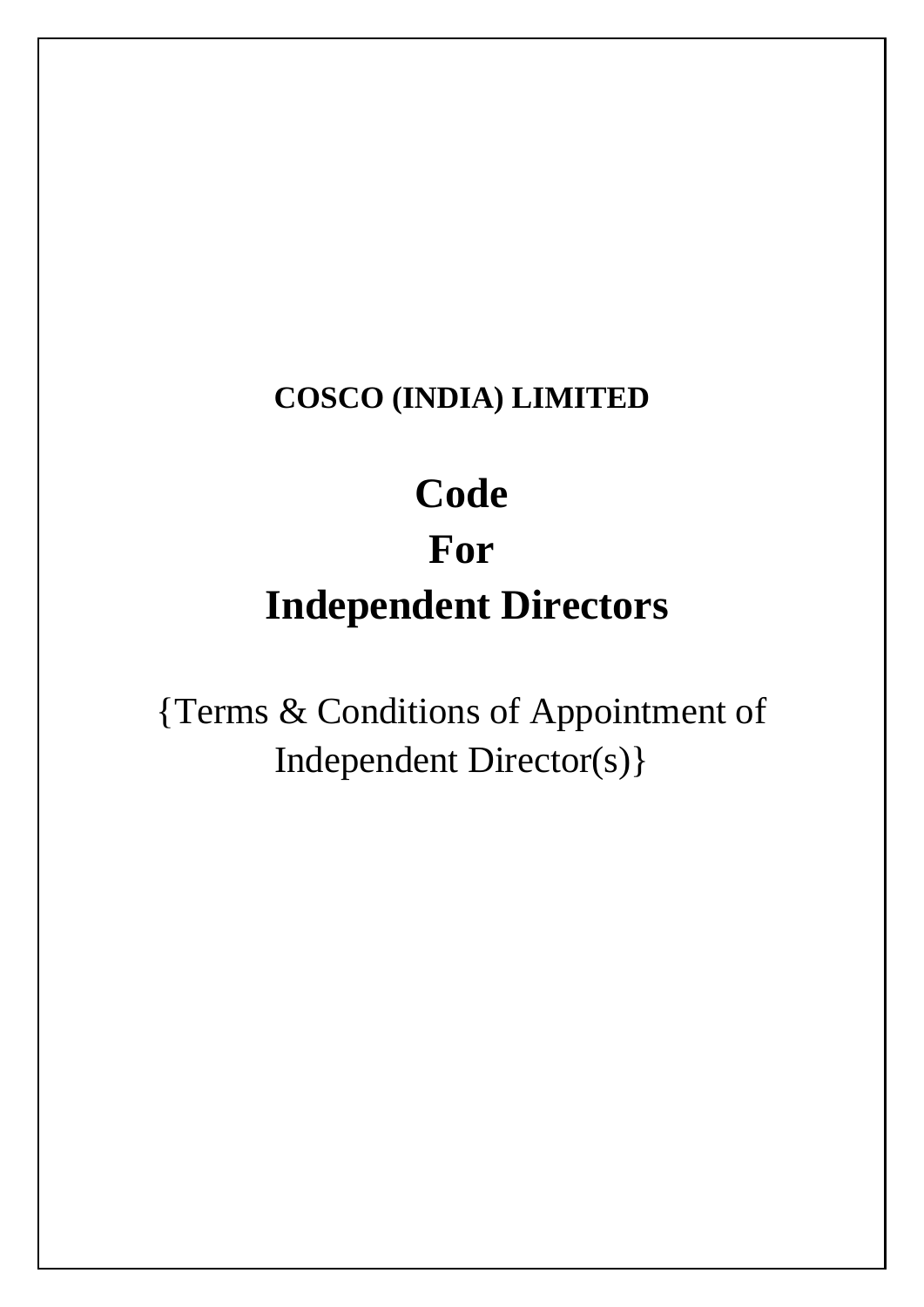*Terms & Conditions of Appointment of Independent Director(s)*

#### **1. PROFESSIONAL CONDUCT**

As an Independent Director of the Company, you shall:

- i. uphold ethical standards of integrity and probity;
- ii. act objectively and constructively while exercising his duties;
- iii. exercise his responsibilities in a *bona fide* manner in the interest of the company;
- iv. devote sufficient time and attention to his professional obligations for informed and balanced decision making;
- v. not allow any extraneous considerations that will vitiate his exercise of objective independent judgment in the paramount interest of the company as a whole, while concurring in or dissenting from the collective judgment of the Board in its decision making;
- vi. not abuse his position to the detriment of the company or its shareholders or for the purpose of gaining direct or indirect personal advantage or advantage for any associated person;
- vii. refrain from any action that would lead to loss of his independence;
- viii. ensure that if circumstances arise under which you may lose your independence, you will immediately inform the Board accordingly;
	- ix. assist the company in implementing the best corporate governance practices.

#### **2. ROLE & FUNCTION**

As an Independent Director, you shall:

- i. help in bringing an independent judgment to bear on the Board's deliberations especially on issues of strategy, performance, risk management, resources, key appointments and standards of conduct;
- ii. bring an objective view in the evaluation of the performance of board and management;
- iii. scrutinise the performance of management in meeting agreed goals and objectives and monitor the reporting of performance;
- iv. satisfy themselves on the integrity of financial information and that financial controls and the systems of risk management are robust and defensible;
- v. safeguard the interests of all stakeholders, particularly the minority shareholders;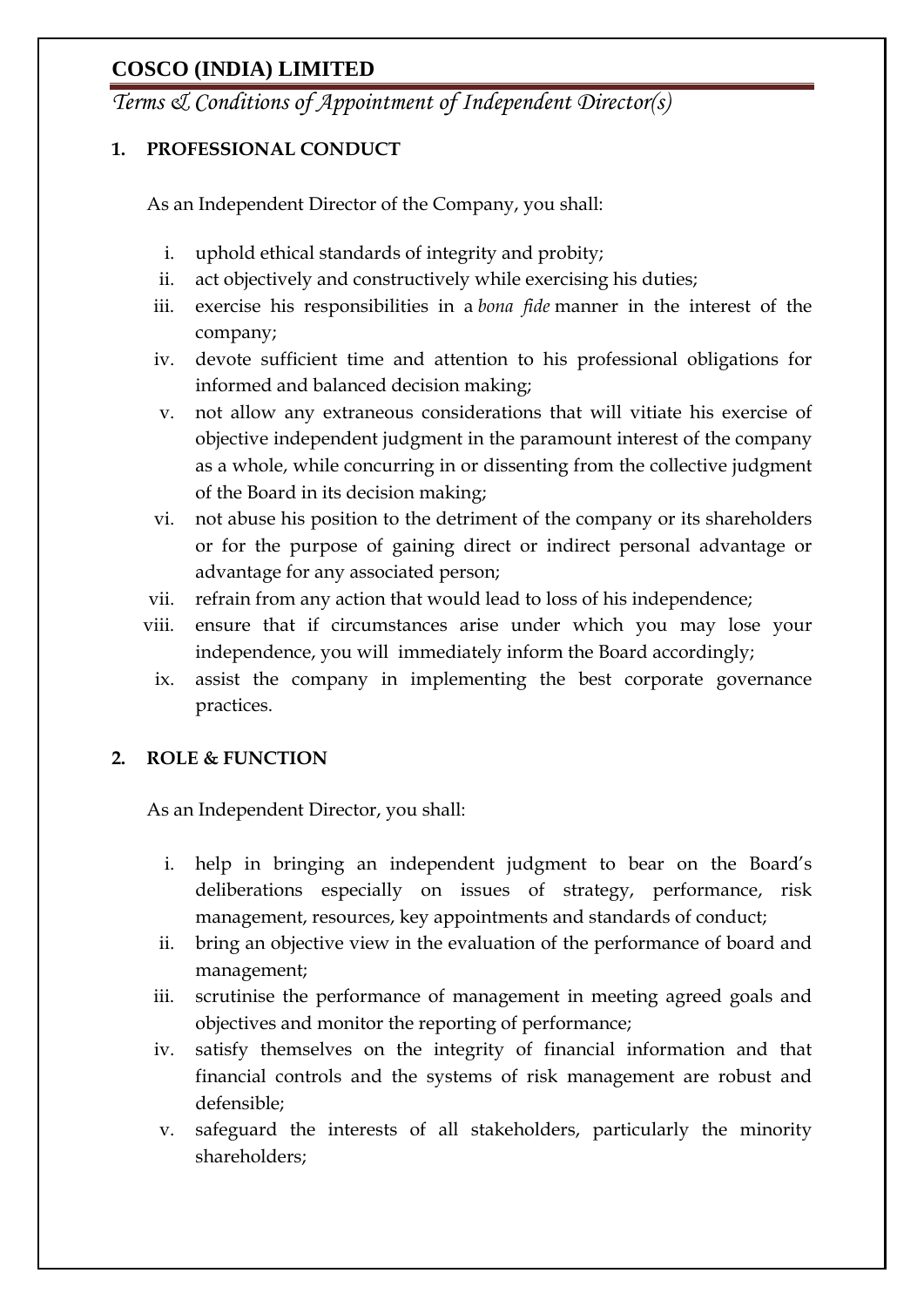*Terms & Conditions of Appointment of Independent Director(s)*

- vi. balance the conflicting interest of the stakeholders;
- vii. determine appropriate levels of remuneration of executive directors, key managerial personnel and senior management and have a prime role in appointing and where necessary recommend removal of executive directors, key managerial personnel and senior management;
- viii. moderate and arbitrate in the interest of the company as a whole, in situations of conflict between management and shareholder's interest.

#### **3. DUTIES**

As an Independent Director, you shall:

- i. undertake appropriate induction and regularly update and refresh their skills, knowledge and familiarity with the company;
- ii. seek appropriate clarification or amplification of information and, where necessary, take and follow appropriate professional advice and opinion of outside experts at the expense of the company;
- iii. strive to attend all meetings of the Board of Directors and of the Board committees of which he is a member;
- iv. participate constructively and actively in the committees of the Board in which they are chairpersons or members;
- v. strive to attend the general meetings of the company;
- vi. where they have concerns about the running of the company or a proposed Action, ensure that these are addressed by the Board and, to the extent that they are not resolved, insist that their concerns are recorded in the minutes of the Board meeting;
- vii. keep themselves well informed about the company and the external environment in which it operates;
- viii. not to unfairly obstruct the functioning of an otherwise proper Board or committee of the Board;
	- ix. pay sufficient attention and ensure that adequate deliberations are held before approving related party transactions and assure themselves that the same are in the interest of the company;
	- x. ascertain and ensure that the company has an adequate and functional vigil mechanism and to ensure that the interests of a person who uses such mechanism are not prejudicially affected on account of such use;
	- xi. report concerns about unethical behaviour, actual or suspected fraud or violation of the company's code of conduct or ethics policy;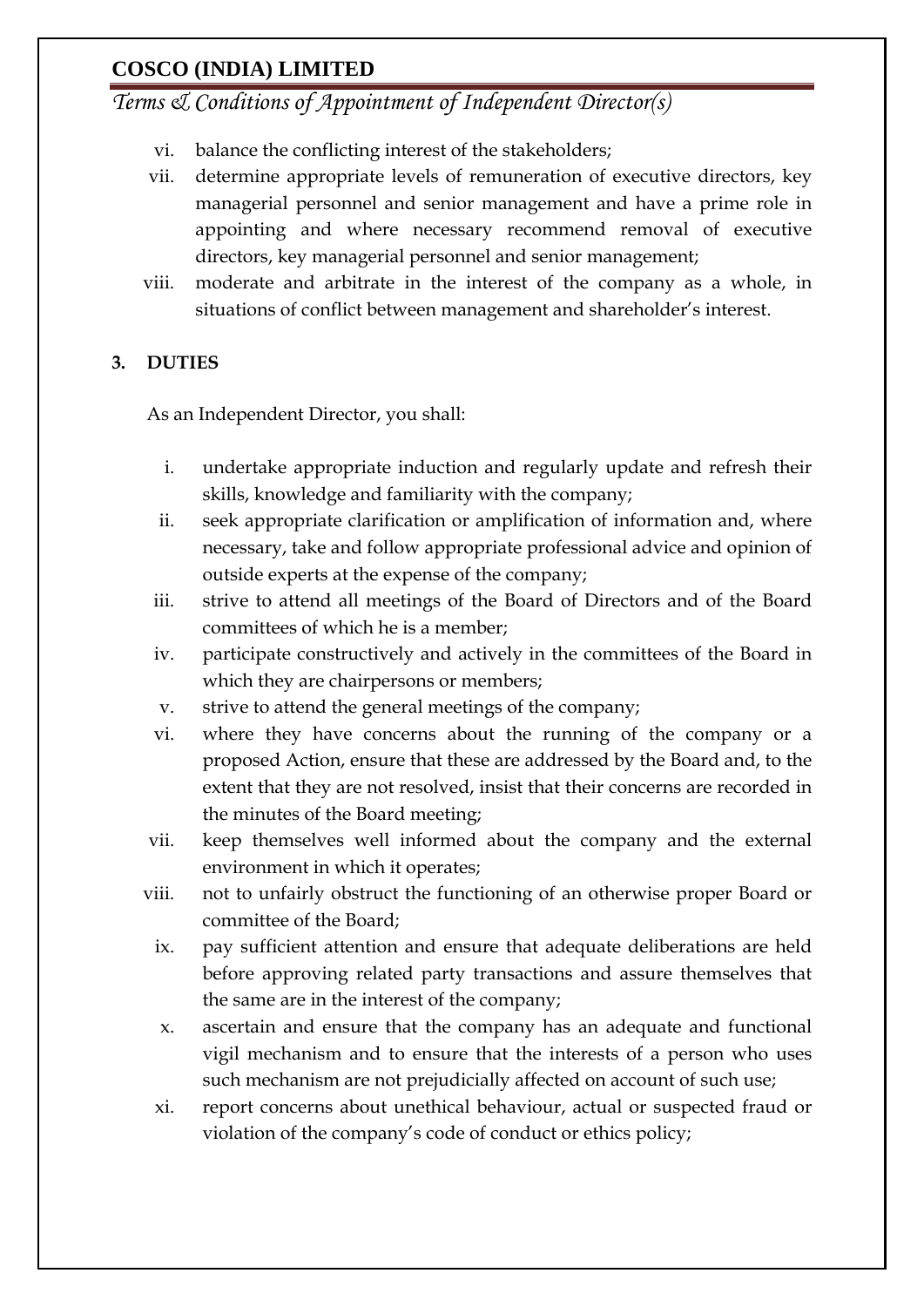*Terms & Conditions of Appointment of Independent Director(s)*

- xii. acting within his authority, assist in protecting the legitimate interests of the company, shareholders and its employees;
- xiii. not disclose confidential information, including commercial secrets, technologies, advertising and sales promotion plans, unpublished price sensitive information, unless such disclosure is expressly approved by the Board or required by law.

#### **4. MANNER OF APPOINTMENT**

- i. Appointment process of independent directors shall be independent of the company management; while selecting independent directors the Board shall ensure that there is appropriate balance of skills, experience and knowledge in the Board so as to enable the Board to discharge its functions and duties effectively.
- ii. The appointment of independent director(s) of the company shall be approved at the meeting of the shareholders.
- iii. The explanatory statement attached to the notice of the meeting for approving the appointment of independent director shall include a statement that in the opinion of the Board, the independent director proposed to be appointed fulfills the conditions specified in the Act and the rules made there under and that the proposed director is independent of the management.
- iv. The appointment of independent directors shall be formalised through a letter of appointment, which shall set out :

(a) the term of appointment;

(b) the expectation of the Board from the appointed director; the Boardlevel committee(s) in which the director is expected to serve and its tasks;

(c) the fiduciary duties that come with such an appointment along with accompanying liabilities;

(d) provision for Directors and Officers (D and O) insurance, if any;

(e) the Code of Business Ethics that the company expects its directors and employees to follow;

(f) the list of actions that a director should not do while functioning as such in the company; and

(g) the remuneration, mentioning periodic fees, reimbursement of expenses for participation in the Boards and other meetings and profit related commission, if any.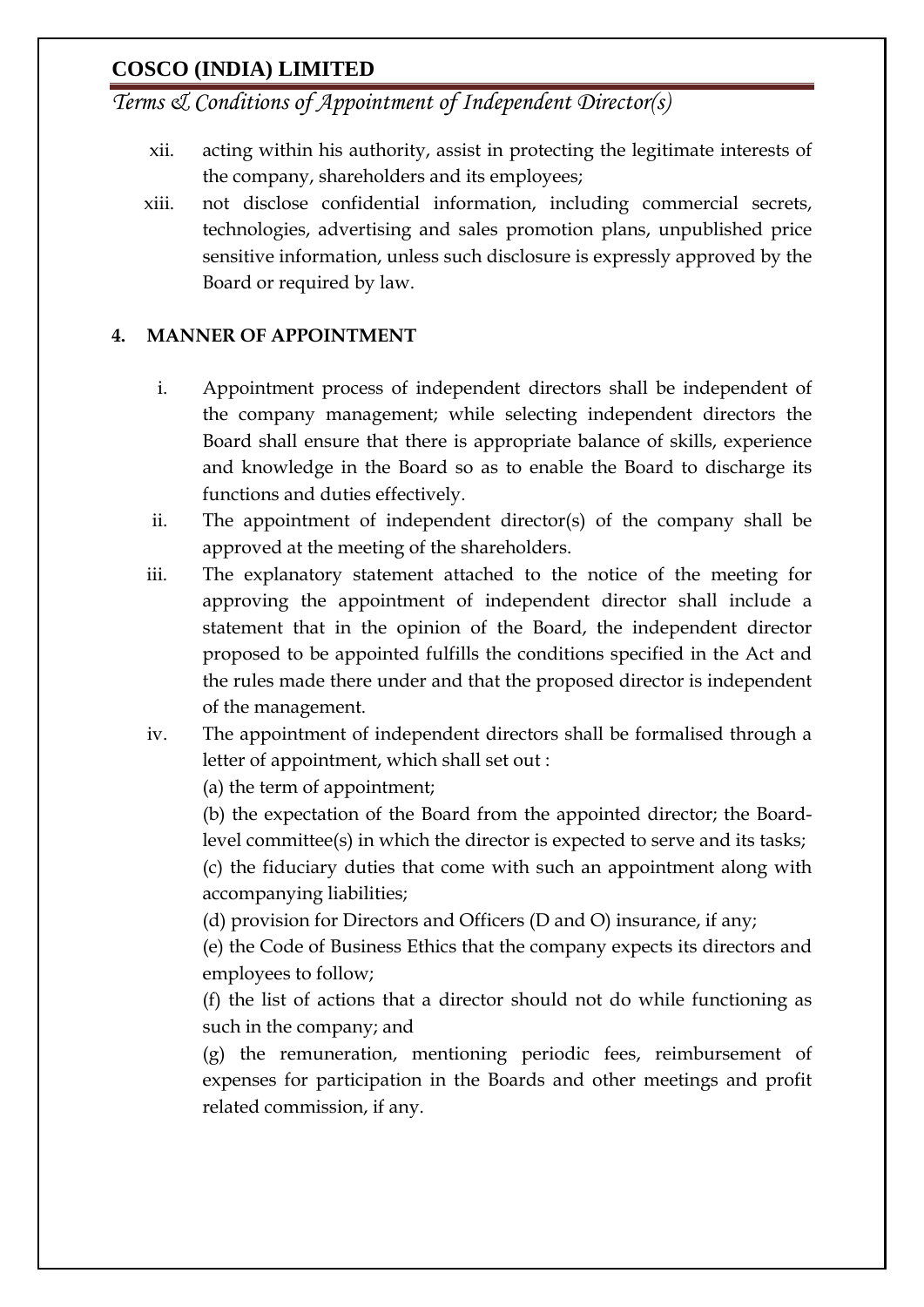*Terms & Conditions of Appointment of Independent Director(s)*

- v. The terms and conditions of appointment of independent directors shall be open for inspection at the registered office of the company by any member during normal business hours.
- vi. The terms and conditions of appointment of independent directors shall also be posted on the company's website.

#### **5. RE-APPOINTMENT**

The re-appointment of independent director shall be on the basis of report of performance evaluationby passing of a special resolution by the company.

#### **6. RESIGNATION OR REMOVAL**

- i. The resignation or removal of an independent director shall be in the same manner as is provided in sections 168 and 169 of the Act.
- ii. An independent director who resigns or is removed from the Board of the company shall be replaced by a new independent director within a period of not more than One Hundred and eighty days from the date of such resignation or removal, as the case may be.
- iii. Where the company fulfills the requirement of independent directors in its Board even without filling the vacancy created by such resignation or removal, as the case may be, the requirement of replacement by a new independent director shall not apply.

#### **7. SEPARATE MEETINGS**

- i. The independent directors of the company shall hold at least one meeting in a year, without the attendance of non-independent directors and members of management;
- ii. All the independent directors of the company shall strive to be present at such meeting;
- iii. The meeting shall:
	- (a) review the performance of non-independent directors and the Board as a whole;